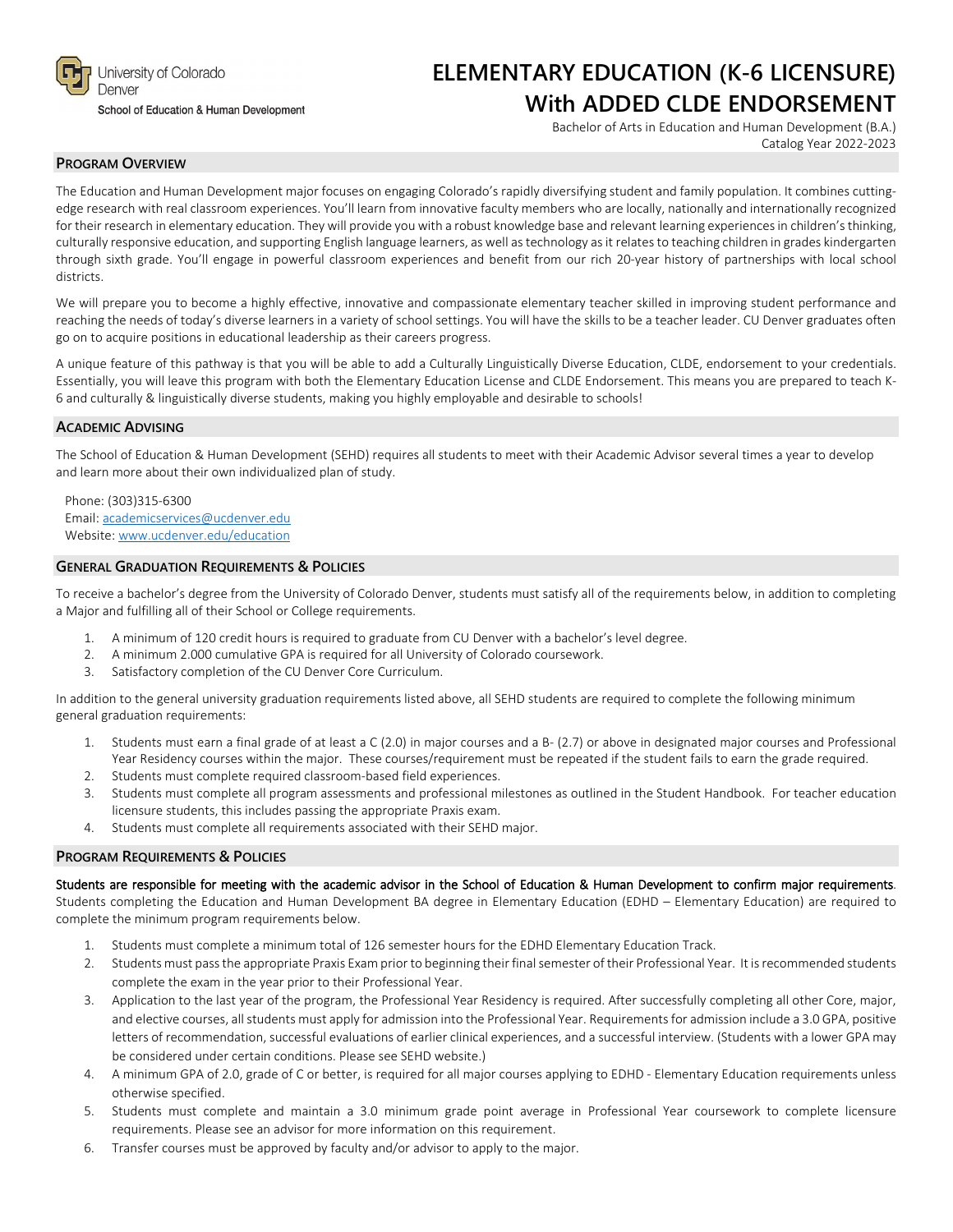

University of Colorado Denver

School of Education & Human Development

# **ELEMENTARY EDUCATION (K-6 LICENSURE) With ADDED CLDE ENDORSEMENT**

Bachelor of Arts in Education and Human Development (B.A.) Catalog Year 2022-2023

| Courses                                                                                                                                                                | Credits        | <b>Notes</b>                                                                                                      |  |  |  |  |
|------------------------------------------------------------------------------------------------------------------------------------------------------------------------|----------------|-------------------------------------------------------------------------------------------------------------------|--|--|--|--|
| * Course prerequisites change regularly. Students are responsible for consulting advisors and the class schedule in the student portal for prerequisite information. * |                |                                                                                                                   |  |  |  |  |
| CU Denver Core Curriculum Requirements                                                                                                                                 | $34 - 37$      | <b>CU Denver Core Curriculum Requirements</b>                                                                     |  |  |  |  |
| EDHD - Elementary Education Requirements                                                                                                                               | 54             |                                                                                                                   |  |  |  |  |
| INTE 2000 Digital Teaching and Learning                                                                                                                                | 3              |                                                                                                                   |  |  |  |  |
| HDFR 2110 Child Ecology or HDFR 3050 Children's Thinking & Assess                                                                                                      | 3              |                                                                                                                   |  |  |  |  |
| CLDE 2000 Foundations of Culturally & Linguistically Diverse Edu                                                                                                       | 3              | # CLDE Endorsement Course                                                                                         |  |  |  |  |
| MTED 3040 Mathematics for Elementary Teachers                                                                                                                          | 3              | † Education Licensure Course                                                                                      |  |  |  |  |
| EDFN 4010 Social Foundations & Cultural Diversity in Urban Education                                                                                                   | 3              | *Prerequisite: 27+ credit hours completed; † Education Licensure Course                                           |  |  |  |  |
| SPED 4300 Family, Professional, and Community Collaboration                                                                                                            | 3              | *Prerequisite: 57+ credit hours completed                                                                         |  |  |  |  |
| SPED 4400 Universal Design for Learning (UDL)                                                                                                                          | 3              | *Prerequisite: 57+ credit hours completed                                                                         |  |  |  |  |
| CLDE 4020 Responsive Classroom Communities                                                                                                                             | 3              | *Prerequisites: EDFN 4010, 40+ credit hours completed;<br>+ Education Licensure Course; # CLDE Endorsement Course |  |  |  |  |
| CLDE 3680 Spanish for Educators                                                                                                                                        | 3              | # CLDE Endorsement Course                                                                                         |  |  |  |  |
| CLDE 4700 Social Studies for Multicultural Learners                                                                                                                    | 3              | *Prerequisite: 40+ credit hours completed; # CLDE Endorsement Course                                              |  |  |  |  |
| Clinical Field Experience Block: Community-Based                                                                                                                       | 6              | § Clinical Field Experience Block                                                                                 |  |  |  |  |
| EDHD 1930 Community Based Field Experience & Seminar                                                                                                                   | 3              | + Education Licensure Course; § Clinical Field Experience Block                                                   |  |  |  |  |
| EDFN 1000 Equity, Rights & Education                                                                                                                                   | 3              | Satisfies CU Denver Core Social Science Requirement;<br>§ Clinical Field Experience Block                         |  |  |  |  |
| Clinical Field Experience Block: Learning & Development                                                                                                                | 9              | *Prerequisites: EDHD 1930; § Clinical Field Experience Block                                                      |  |  |  |  |
| EDHD 2930 Learning & Development Field Experience & Seminar                                                                                                            | 3              | + Education Licensure Course; # CLDE Endorsement Course;<br>§ Clinical Field Experience Block                     |  |  |  |  |
| LCRT 3720 Introduction to Writing Development & Teaching                                                                                                               | 3              | § Clinical Field Experience Block                                                                                 |  |  |  |  |
| LCRT 4710 Primary Literacy for Diverse Learners Pre K - 3rd Grade                                                                                                      | 3              | # CLDE Endorsement Course; § Clinical Field Experience Block                                                      |  |  |  |  |
| Clinical Field Experience Block: Diverse Learners                                                                                                                      | 9              | *Prerequisites: EDHD 2930; § Clinical Field Experience Block                                                      |  |  |  |  |
| EDHD 3930 Diverse Learners Field Experience & Seminar                                                                                                                  | 3              | + Education Licensure Course; § Clinical Field Experience Block                                                   |  |  |  |  |
| CLDE 3830 Culturally & Linguistically Responsive Teaching in STEM                                                                                                      | 3              | # CLDE Endorsement Course; § Clinical Field Experience Block                                                      |  |  |  |  |
| SPED 4030 Understanding (dis)Ability in Contemporary Classrooms                                                                                                        | 3              | + Education Licensure Course; § Clinical Field Experience Block                                                   |  |  |  |  |
| <b>Estimated General Electives</b>                                                                                                                                     | $7 - 10$       | General Elective credits will vary; consult with advisor                                                          |  |  |  |  |
| <b>Professional Year Courses</b>                                                                                                                                       | 31             | [  Professional Year (separate admission required; see note below)                                                |  |  |  |  |
| LCRT 4000 Elementary Literacy Instruction & Assessment PK-2                                                                                                            | 3              | † Education Licensure Course; ‡ CLDE Endorsement Course;<br>   Professional Year                                  |  |  |  |  |
| LCRT 4001 Elementary Literacy Instruction & Assessment 3rd-6th                                                                                                         | 3              | + Education Licensure Course; # CLDE Endorsement Course;<br>   Professional Year                                  |  |  |  |  |
| MTED 4002 Elementary Mathematics Teaching I                                                                                                                            | 3              | + Education Licensure Course;    Professional Year                                                                |  |  |  |  |
| MTED 4003 Elementary Mathematics Teaching II                                                                                                                           | 3              | + Education Licensure Course;    Professional Year                                                                |  |  |  |  |
| SCED 4004 Elementary Science Teaching                                                                                                                                  | 3              | + Education Licensure Course;    Professional Year                                                                |  |  |  |  |
| UEDU 4040 Planning for Learning                                                                                                                                        | 3              | + Education Licensure Course;    Professional Year                                                                |  |  |  |  |
| UEDU 4050 Capstone: Curriculum Planning through Social Studies                                                                                                         | 3              | † Education Licensure Course;    Professional Year                                                                |  |  |  |  |
| UEDU 4931 Internship & Learning Community I (K-3)                                                                                                                      | $\overline{2}$ | + Education Licensure Course;    Professional Year                                                                |  |  |  |  |
| UEDU 4932 Internship & Learning Community II (3-6)                                                                                                                     | $\overline{2}$ | † Education Licensure Course;    Professional Year                                                                |  |  |  |  |
| UEDU 4933 Internship & Learning Community III (K-6)                                                                                                                    | 6              | + Education Licensure Course;    Professional Year                                                                |  |  |  |  |
| <b>Total Program Hours:</b>                                                                                                                                            | 126            |                                                                                                                   |  |  |  |  |

† Education Licensure Course: requires minimum grade of B- or higher

‡ CLDE Endorsement Course: in order to earn the CLDE endorsement, this course requires a minimum grade of B- or higher

#### § Clinical Field Experience Block:

- All courses in a clinical field experience block must be taken together, in the same semester
- Field experience paperwork deadlines:
	- o Fall placement =  $4/1$  Priority deadline;  $4/15$  Final deadline<br>
	o Spring placement =  $11/1$  Priority deadline;  $11/15$  Final dea
		- Spring placement =  $11/1$  Priority deadline;  $11/15$  Final deadline

‖ Professional Year: Admission to Professional Year required

• Requirements for admission to Professional Year include:

- o A minimum GPA of 3.0 in major coursework
- o Successful completion of all other coursework (including Core, major, and elective requirements)
- o Successful completion of the application and interview process
- o Taking the appropriate Praxis exam (students *must* pass the Praxis prior to beginning their final semester)
- Professional Year application deadlines:
	- o Fall start = 2/15 deadline
	- o Spring start = 10/1 deadline